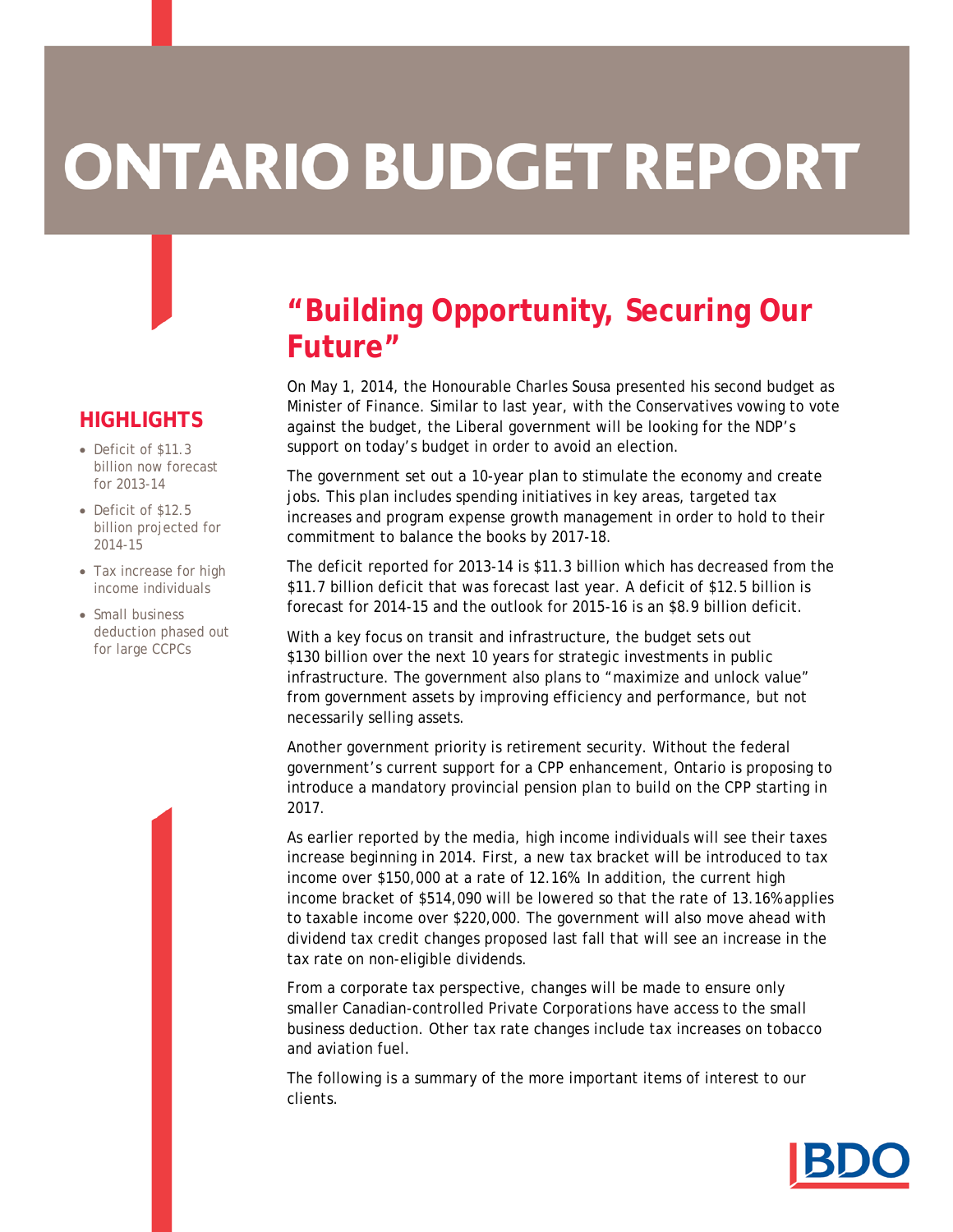| <b>Ontario Budget Projections</b><br>(in billions \$) |                                   |                                  |                        |  |
|-------------------------------------------------------|-----------------------------------|----------------------------------|------------------------|--|
|                                                       | Original<br>Forecast<br>2013/2014 | Revised<br>Forecast<br>2013/2014 | Projected<br>2014/2015 |  |
| Revenue                                               | 116.8                             | 115.7                            | 118.9                  |  |
| Program Expense                                       | (117.0)                           | (116.4)                          | (119.4)                |  |
| Interest on Debt                                      | (10.5)                            | (10.6)                           | (11.0)                 |  |
| Reserve                                               | (1.0)                             | 0.0                              | (1.0)                  |  |
| Deficit                                               | (11.7)                            | (11.3)                           | (12.5)                 |  |

# **PERSONAL TAX MEASURES**

#### **Personal Income Tax Rate Changes**

The government has announced that in order to continue funding programs in a fair and balanced way, tax rates will be increased for individuals at higher levels of taxable income. Specifically, the government proposes to:

- Lower the taxable income threshold for the 13.16% tax rate from \$514,090 to \$220,000; and
- Add a new tax rate of 12.16% on taxable income between \$150,000 and \$220,000.

These changes will apply to taxation years ending after December 31, 2013. The two new income thresholds will not be adjusted for inflation each year.

With the announced changes, the combined federal/Ontario top marginal tax rates will now be as follows (including the Ontario surtax):

| 2014 Pre-Budget        |                           | 2014 Post-Budget       |                           |  |
|------------------------|---------------------------|------------------------|---------------------------|--|
| Taxable Income Range   | <b>Combined Tax Rates</b> | Taxable Income Range   | <b>Combined Tax Rates</b> |  |
| Above \$514,090        | 49.53%                    | Above \$514,090        | 49.53%                    |  |
| \$220,001 to \$514,090 | 46.41%                    | \$220,001 to \$514,090 | 49.53%                    |  |
| \$150,001 to \$220,000 | 46.41%                    | \$150,001 to \$220,000 | 47.97%                    |  |
| \$136,271 to \$150,000 | 46.41%                    | \$136,271 to \$150,000 | 46.41%                    |  |

\*There will be no change to the tax rates for taxable income up to \$136,270.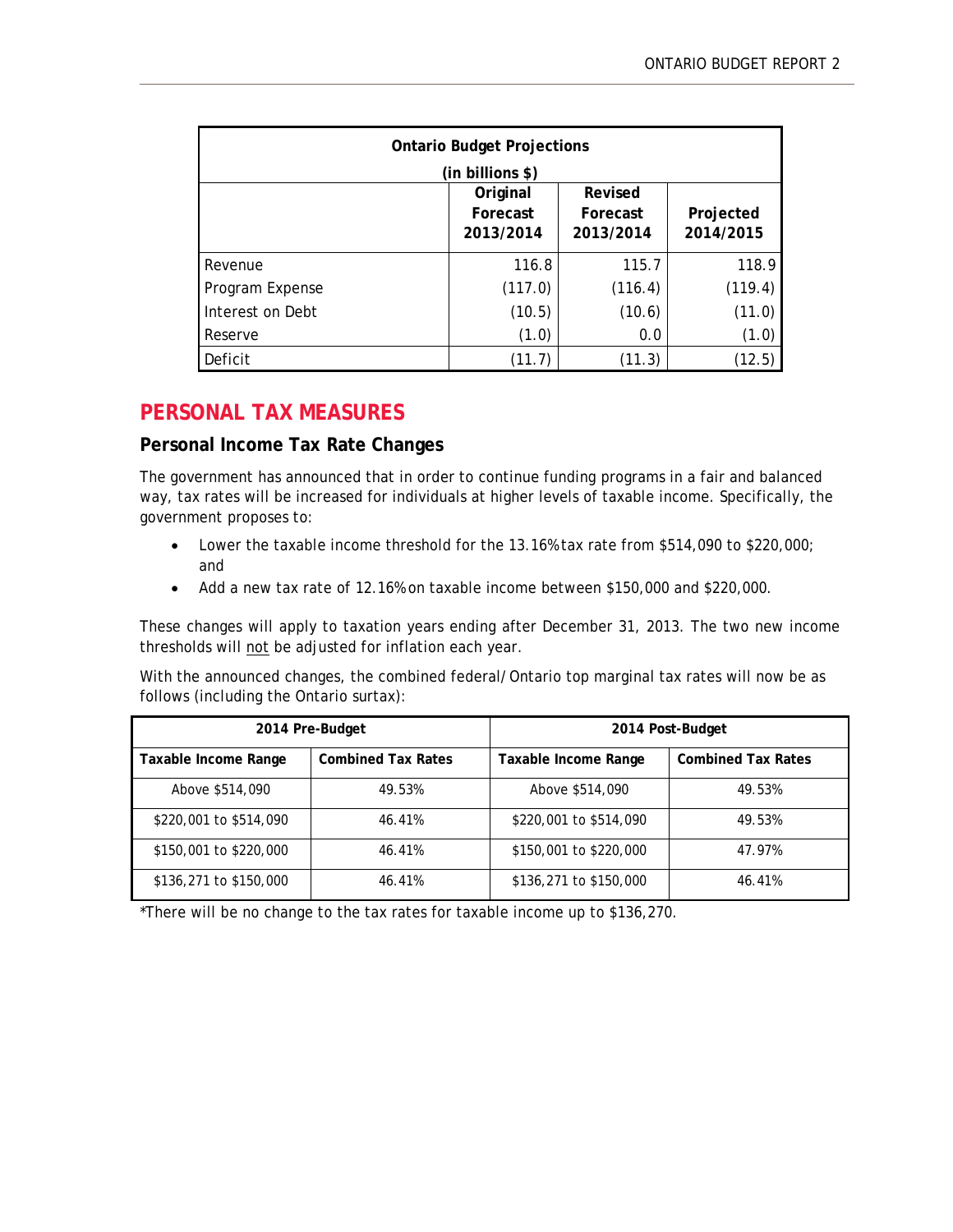#### **Dividend Tax Credit Changes**

The government has confirmed that it will proceed with introducing legislation to implement dividend tax credit changes that were proposed on November 7, 2013 in the *2013 Ontario Economic Outlook and Fiscal Review*. These changes include:

- Calculating the Ontario surtax before deducting dividend tax credits from Ontario tax;
- Resetting the tax credit rate for non-eligible dividends to the 2013 rate of 4.5%; and
- Increasing the tax credit rate for eligible dividends from 6.4% to 10%.

Taking into consideration the personal tax changes announced in today's budget, the combined federal/Ontario marginal tax rates will be as follows:

| <b>Eligible Dividends</b> |        |        |                                  |  |
|---------------------------|--------|--------|----------------------------------|--|
| Taxable Income Range      | 2013   | 2014   | Increase/(Decrease)<br>from 2013 |  |
| Above \$514,090           | 33.85% | 33.82% | (0.03%)                          |  |
| \$220,001 to \$514,090    | 29.54% | 33.82% | 4.28%                            |  |
| \$150,001 to \$220,000    | 29.54% | 31.67% | 2.13%                            |  |
| \$136,271 to \$150,000    | 29.54% | 29.52% | (0.02%)                          |  |

| Non-Eligible Dividends |        |        |                                  |  |
|------------------------|--------|--------|----------------------------------|--|
| Taxable Income Range   | 2013   | 2014   | Increase/(Decrease)<br>from 2013 |  |
| Above \$514,090        | 36.47% | 40.13% | 3.66%                            |  |
| \$220,001 to \$514,090 | 32.57% | 40.13% | 7.56%                            |  |
| \$150,001 to \$220,000 | 32.57% | 38.29% | 5.72%                            |  |
| \$136,271 to \$150,000 | 32.57% | 36.45% | 3.88%                            |  |

#### **Ontario Child Benefit**

The Ontario Child Benefit (OCB) is provided to low to moderate income families with children under the age of 18. Today's budget proposes to increase the maximum annual OCB per child to \$1,310, effective July 2014. In addition, today's budget proposes to start indexing the maximum OCB benefit, and to index the income threshold at which the OCB starts to be reduced. The indexing would start in July 2015, and will be based on annual increases in the Ontario Consumer Price Index.

#### **Ontario Property and Sales Tax Credits**

The Ontario Energy and Property Tax Credit (OEPTC) and the Northern Ontario Energy Credit (NOEC) will both be increased in 2014 to help offset higher energy costs for low to moderate income families and individuals.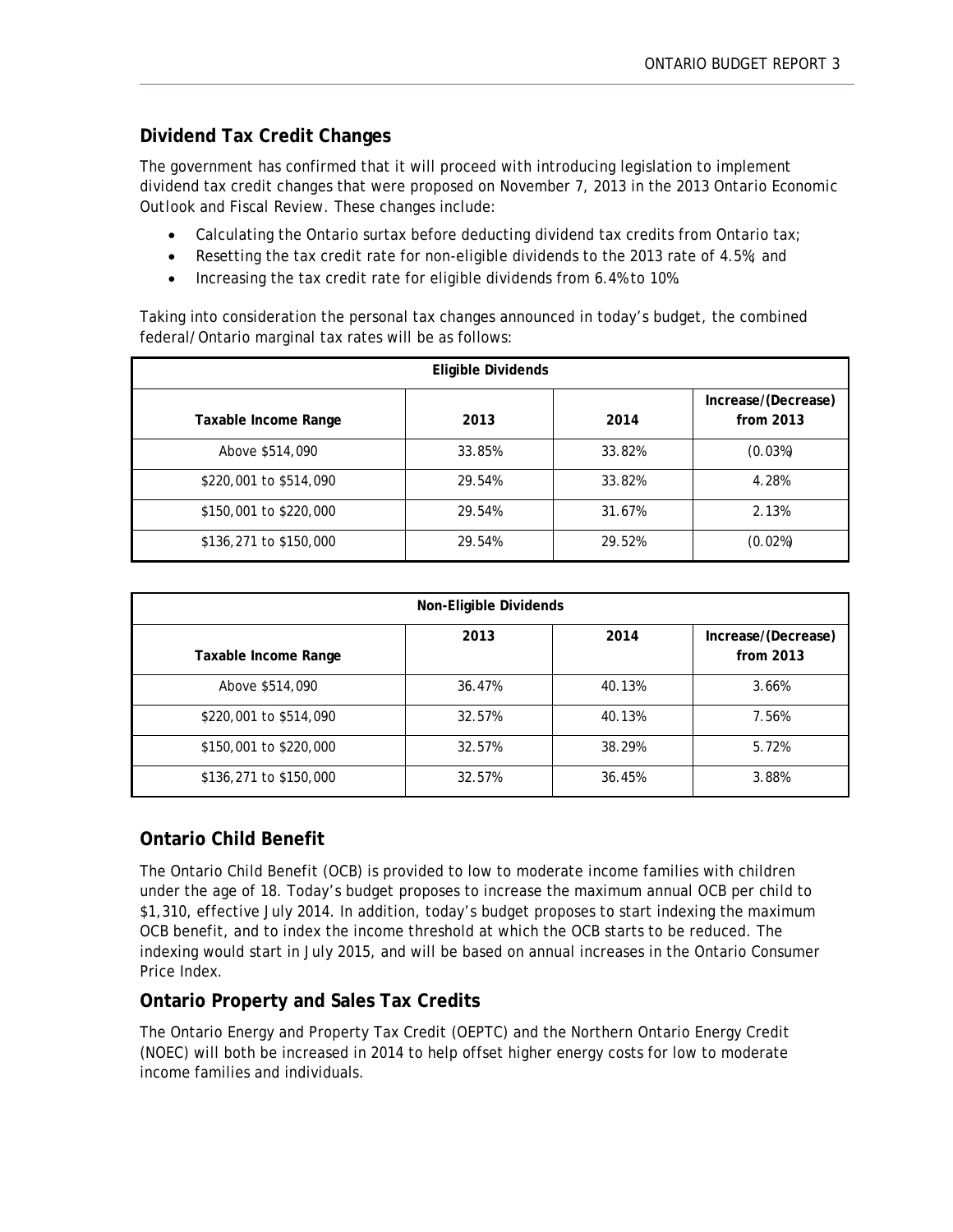The OEPTC will increase to \$1,108 for seniors and to \$973 for non-seniors, starting in 2014. The NOEC will increase to \$141 for single people and \$216 for families in the north, also starting in 2014.

### **BUSINESS MEASURES**

#### **Small Business Deduction**

Today's budget proposes to phase-out the Ontario small business deduction for larger private corporations. This will bring the calculation of the Ontario small business deduction in line with the calculation of the small business deduction for federal tax purposes, in that only smaller Canadiancontrolled Private Corporations (CCPCs) will be able to claim the deduction. The Ontario tax rate of 4.5% for income subject to the small business deduction will not change. As of May 1, 2014, CCPCs will only be able to claim the full \$500,000 Ontario small business deduction if their capital base is \$10 million or less. The capital base will be measured in the same manner as it is measured for federal tax purposes, as taxable capital employed in Canada in the previous year. For purposes of this measurement, the taxable capital of all associated companies is considered. The small business deduction will be fully eliminated for CCPCs (and associated CCPCs) with taxable capital of \$15 million or more.

This change is effective for taxation years ending after May 1, 2014. For taxation years that straddle May 1, 2014, the change will be pro-rated.

#### **Tax on Aviation Fuel**

Today's budget proposes to increase the tax rate on aviation fuel by one cent per litre each year for four years, starting in 2014. By 2018, the rate will be 6.7 cents per litre, up from its current rate of 2.7 cents per litre. The tax rate on aviation fuel has not changed since 1992.

The one cent per litre increase for 2014 will be effective the day after the required changes to the *Gasoline Tax Act* receive Royal Assent. Subsequent increases will come into effect on April 1 of each year, starting in 2015. The Ministry of Finance promises to work with the Ministry of Transportation to provide relief to remote and northern communities, and other vulnerable areas.

#### **Registration Requirements for Road-Building Machines**

Under current law, the *Fuel Tax Act* exempts diesel fuel used in unlicensed commercial vehicles, such as road-building machines, from fuel tax. The budget proposes changes to the *Highway Traffic Act* to require road-building machines that use public roads and highways to be registered and licensed. Following such changes, road-building machines will no longer be exempt from fuel tax. It is proposed that this change will be in place by 2016.

#### **Review of Business Tax Expenditures**

Today's budget announced a review of training tax credits for large businesses, with the intention of limiting these tax credits to the amount of income tax paid by such businesses, while maintaining the refundable nature of such credits for smaller businesses. The training credits currently offered include the Apprenticeship Training Tax Credit and the Co-operative Education Tax Credit. Today's budget also confirmed the ongoing review of tax support for research and development announced in the *2013 Ontario Economic Outlook and Fiscal Review.*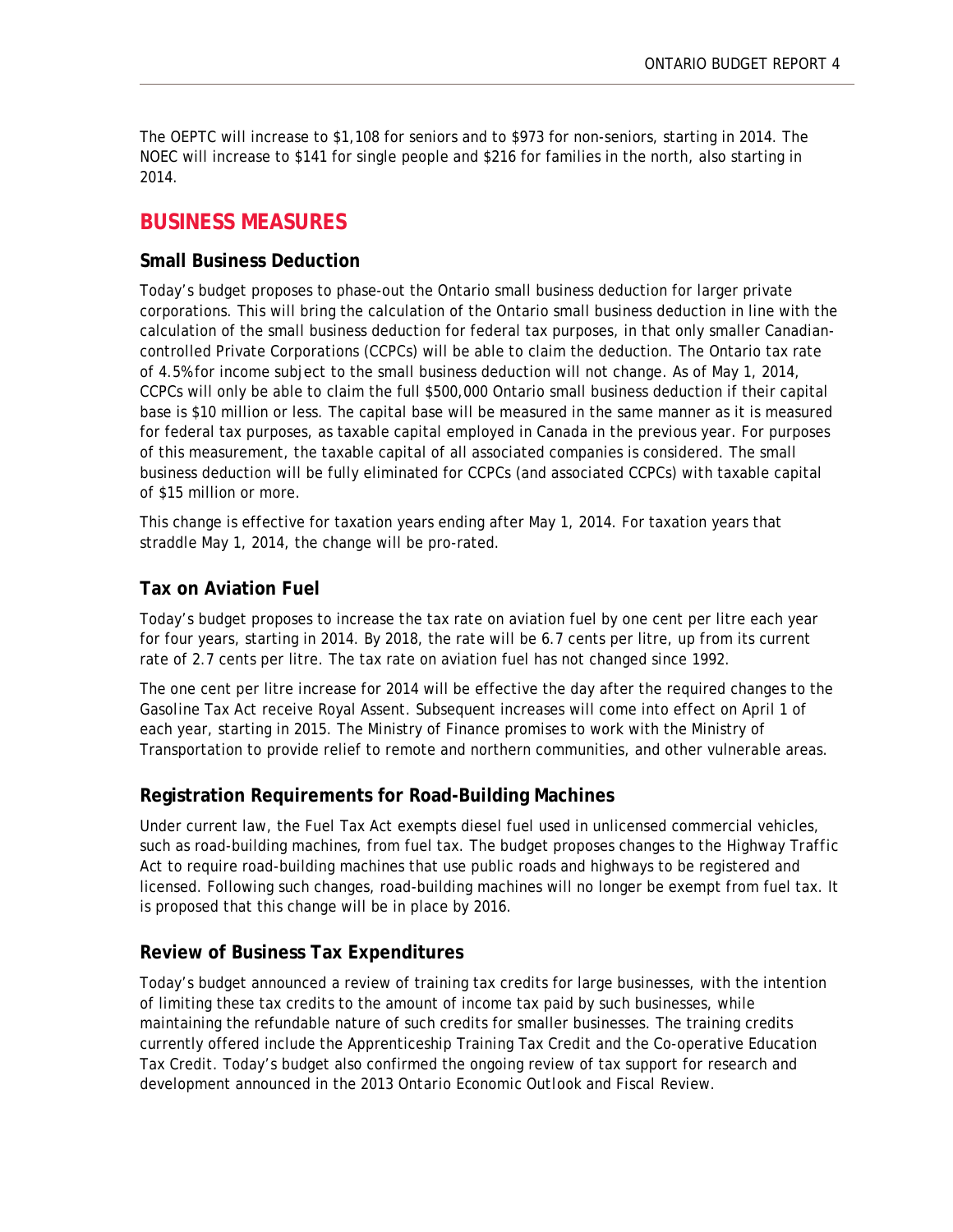The Ontario government is continuing with its review of Ontario's business support programs as announced in the 2013 budget. A report from the Technical Panel charged with this review is expected later this spring and will include a framework for ongoing evaluation.

#### **Corporate Tax Avoidance**

Today's budget confirmed the intention of the government to introduce legislative amendments to the *Taxation Act, 2007*, to parallel the federal and Québec government's requirements to report aggressive tax transactions. The Ontario changes would require corporations in Ontario to disclose aggressive tax avoidance transactions to the federal government, who administers Ontario's corporate taxes.

#### **Enhanced Audit Activity**

The Ontario Ministry of Finance administers the collection of Employer Health Tax, Tobacco Tax and Gasoline and Fuel Tax. The government announced in this budget the additional allocation of resources to its Flexible and Integrated Risk System, FAIRS, program to identify high-risk audit cases across several tax statutes, including those named above. This represents the third year in a row that new compliance activities have been introduced.

## **OTHER MEASURES**

#### **Tobacco Tax**

Effective on May 2, 2014, Ontario tobacco tax will increase from 12.350 cents per cigarette to 13.975 cents per cigarette. This represents an increase of \$3.25 per carton of 200 cigarettes. There will be no change to the tobacco tax rate for cigars.

#### **Land Transfer Tax**

Today's budget proposes to introduce a general anti-avoidance rule for purposes of the *Land Transfer Tax Act.* This change will be applicable to avoidance transactions that are completed after May 1, 2014, and also to transactions that are part of a series of transactions that is completed after May 1, 2014.

#### **Tax Credit for Farmers who Donate to Community Food Programs**

Under the *Local Food Act, 2013,* which received Royal Assent on November 6, 2013, a new non-refundable income tax credit will be available to farmers who donate food to community food programs, including food banks. This donation will be calculated as 25% of the value of the food donated and is effective for donations made after December 31, 2013. The budget confirms that the government will bring forward regulations to implement the credit.

#### **Property Tax Exemption for Hospices**

The budget announced regulatory amendments to clarify the scope of the property tax exemption for facilities providing supporting services for the care of the terminally ill.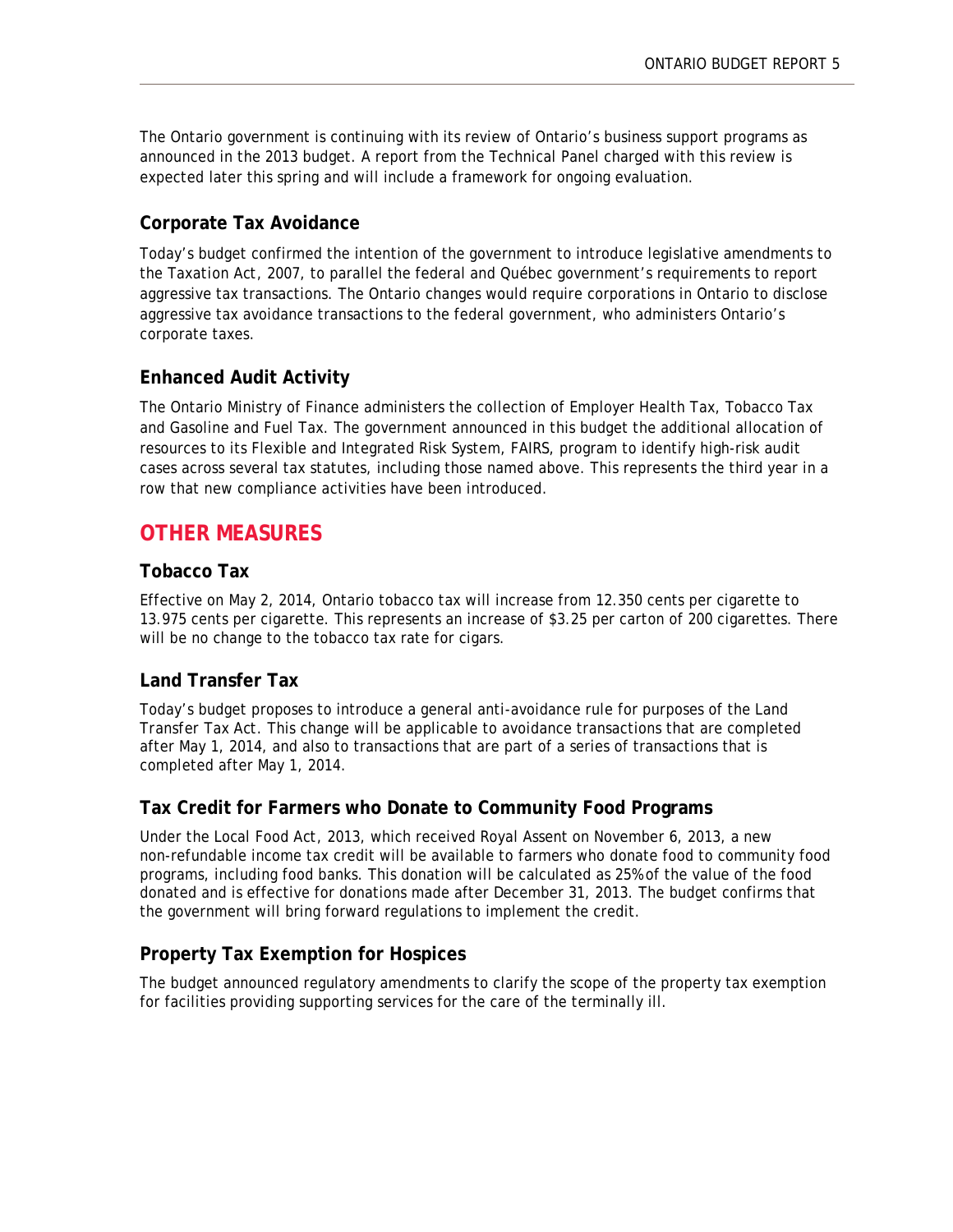#### **Retirement Saving Initiatives**

With a commitment to ensuring there is a strong and secure retirement income system for Ontarians, the government has undertaken a strategy to modernize the retirement income system. To support Ontarians without workplace pension plans, the government plans to move forward with a mandatory pension plan **—** the proposed Ontario Retirement Pension Plan. This plan will build on the strengths of the Canada Pension Plan. As well, the government will introduce a legislative framework for pooled registered pension plans or PRPPs. The framework for PRPPs in Ontario will be broadly consistent with the federal government's legislative model, which has been adopted by various provinces.